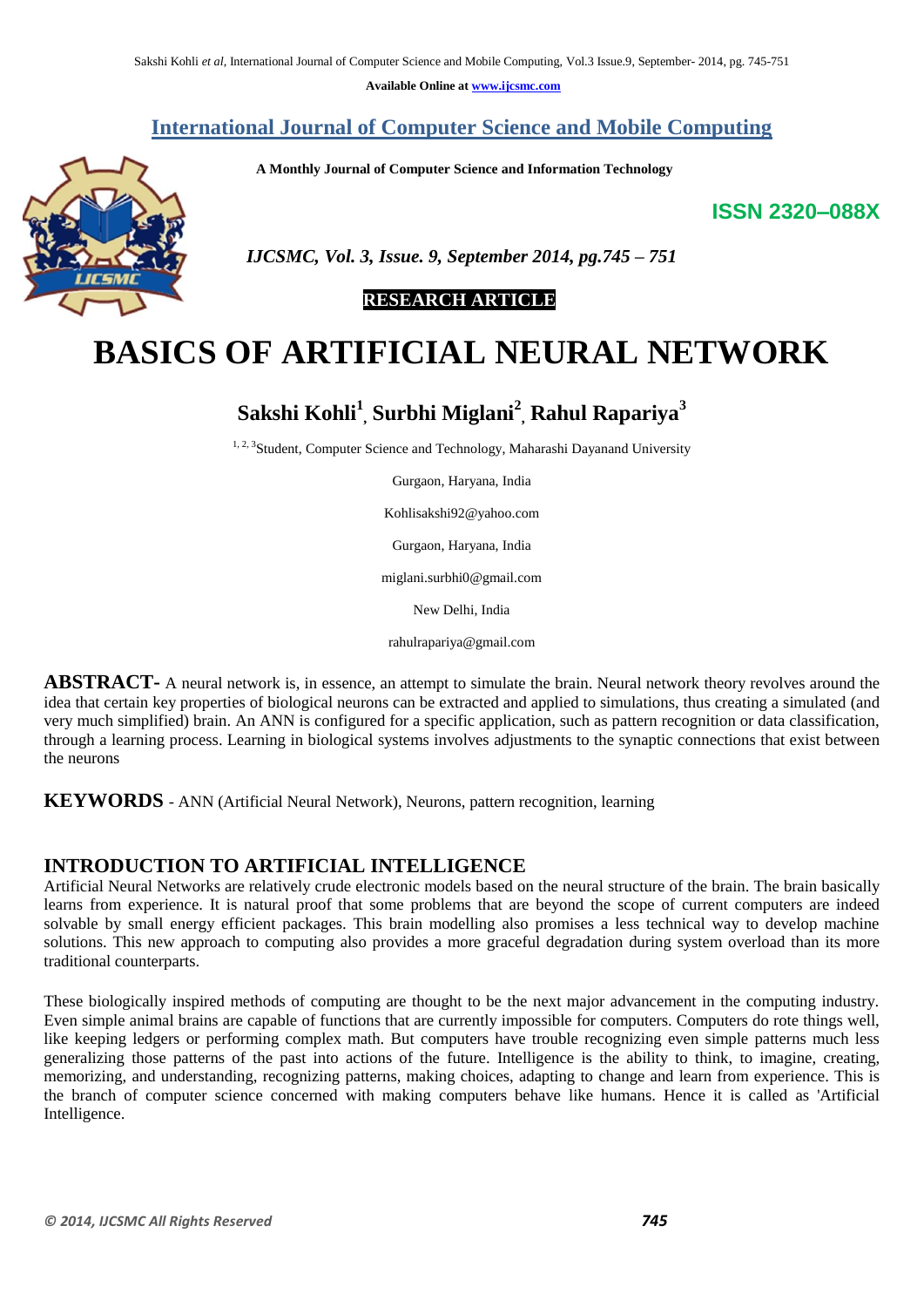#### **WORKING OF ANN**

The fundamental processing element of a neural network is a neuron. This building block of human awareness encompasses a few general capabilities. Basically, a biological neuron receives inputs from other sources, combines them in some way, performs a generally nonlinear operation on the result, and then outputs the final result. Figure 2.2.1 shows the relationship of these four parts.



Figure: 1 A Simple Neuron.

Within humans there are many variations on this basic type of neuron, further complicating man's attempts at electrically replicating the process of thinking. Yet, all natural neurons have the same four basic components. These components are known by their biological names - dendrites, soma, axon, and synapses. Dendrites are hair-like extensions of the soma which act like input channels. These input channels receive their input through the synapses of other neurons. The soma then processes these incoming signals over time. The soma then turns that processed value into an output which is sent out to other neurons through the axon and the synapses.

The other parts of the —artl of using neural networks revolve around the myriad of ways these individual neurons can be clustered together. This clustering occurs in the human mind in such a way that information can be processed in a dynamic, interactive, and self-organizing way. Biologically, neural networks are constructed in a three-dimensional world from microscopic components. These neurons seem capable of nearly unrestricted interconnections. That is not true of any proposed, or existing, man-made network. Integrated circuits, using current technology, are two- dimensional devices with a limited number of layers for interconnection. This physical reality restrains the types, and scope, of artificial neural networks that can be implemented in silicon.

Currently, neural networks are the simple clustering of the primitive artificial neurons. This clustering occurs by creating layers which are then connected to one another. How these layers connect is the other part of the "art" of engineering networks to resolve real world problems.

#### **HOW THEY LEARN**

Having explained that connection strengths are storehouses of knowledge in neural net architectures, it should come as no surprise that learning in neural nets is primarily a process of adjusting connection strengths. In neural nets of the type described so far, the most popular method of learning is called Back-Propagation. To begin, the network is initialised, all the connection strength are set randomly, and the network sits as a blank slate. The network is then presented with some information, let us suppose that we are designing the "gender detector" mentioned earlier, and that the input nodes are receiving a digitised version of a photograph. The activation flows through the net (albeit haphazardly since we have not yet set the connection strengths to anything but random values). And eventually the output node registers an activation level. However, since the net has not yet been trained, its responses will initially be random. This is where back-propagation steps in. The net's response is compared with the correct response for that picture (i.e. 0.0 for male, 1.0 for female). Then working backwards from the output node, each connection strength is adjusted so that next time it's shown that picture, its answer will be closer to the desired one (the process by which each node is adjusted involves mathematics more complicated than this course requires.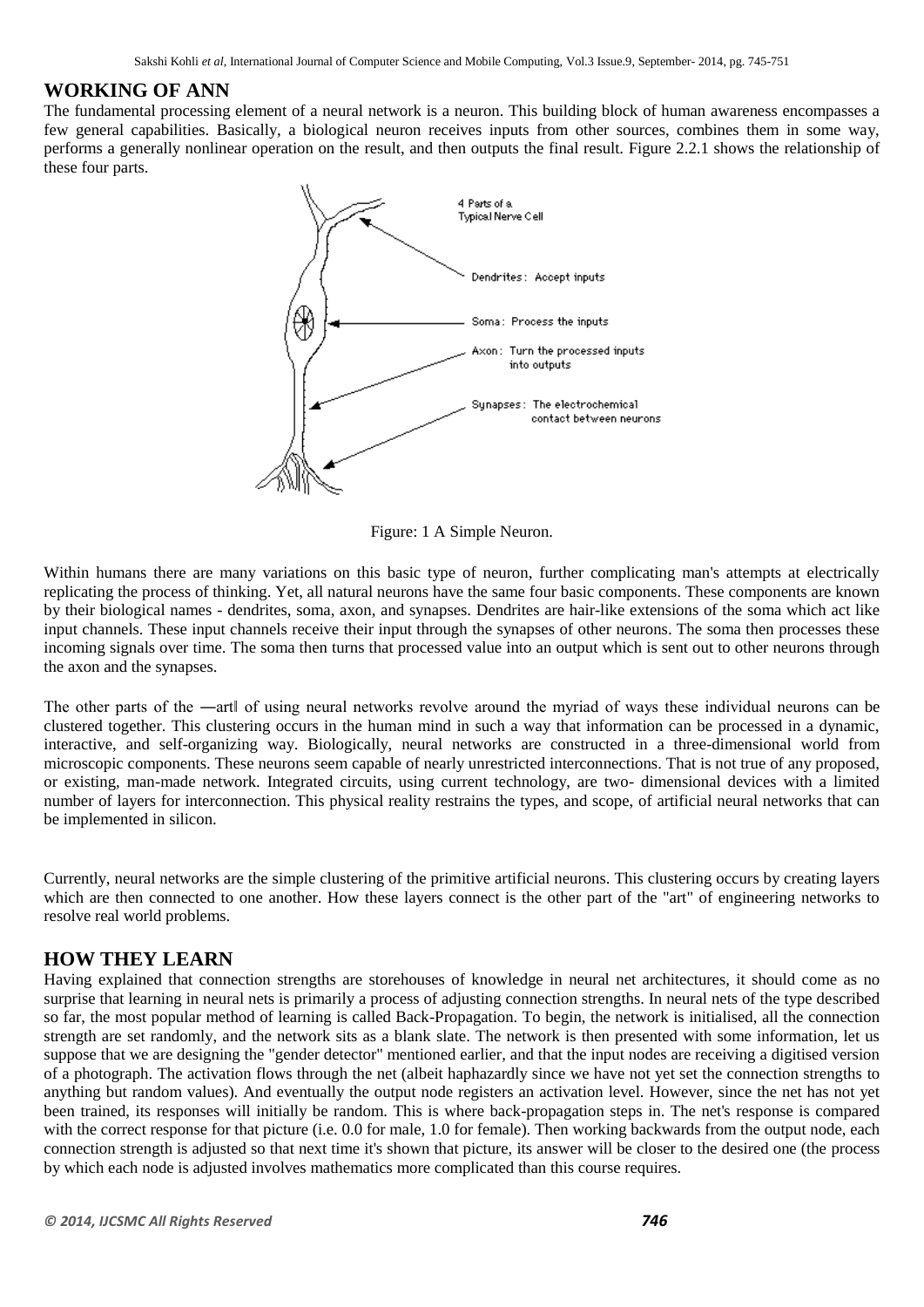This whole process: input, processing, comparing output with correct answer, and adjusting connection strengths is called one 'back-propagation cycle', or often just one 'iteration'. The net is then presented with another picture and its answer is compared with the correct answer, the connection strengths adjusted where needed. This process can often take hundreds or thousands of iterations. Eventually, the net should become fairly proficient at identifying males and females. There is always a risk however, that the net has not learned to discriminate males from females, but rather that it has effectively memorized the response for each picture. To test for this, the pictures (or whatever input is being used) should be divided into two groups: The training set, and the transfer set. The training set is used during back-propagation cycles, and the transfer set is used once learning is complete. If the net performs as well on the novel transfer stimuli as it did on the training set, then we conclude that learning has occurred.

#### **ANN CHARACTERISTICS**

Basically Computers are good in calculations that basically takes inputs process then and after that gives the result on the basis of calculations which are done at particular Algorithm which are programmed in the software's but ANN improve their own rules, the more decisions they make, the better decisions may become. The Characteristics are basically those which should be present in intelligent System like robots and other Artificial Intelligence Based Applications. There are six characteristics of Artificial Neural Network which are basic and important for this technology which are showed with the help of diagram



Figure: 2 Characteristics of ANN

# **THE LEARNING PROCESS**

The memorisation of patterns and the subsequent response of the network can be categorised into two general paradigms:

- **Associative mapping** in which the network learns to produce a particular pattern on the set of input units whenever another particular pattern is applied on the set of input units. The associtive mapping can generally be broken down into two mechanisms:
	- **Auto- association**: an input pattern is associated with itself and the states of input and output units coincide. This is used to provide pattern completition, i.e. to produce a pattern whenever a portion of it or a distorted pattern is presented. In the second case, the network actually stores pairs of patterns building an association between two sets of patterns.
	- **Hetero-association:** is related to two recall mechanisms:
	- **Nearest-neighbour** recall, where the output pattern produced corresponds to the input pattern stored, which is closest to the pattern presented, and
	- **Interpolative** recall, where the output pattern is a similarity dependent interpolation of the patterns stored corresponding to the pattern presented. Yet another paradigm, which is a variant associative mapping, is classification, ie when there is a fixed set of categories into which the input patterns are to be classified.
- *© 2014, IJCSMC All Rights Reserved 747* **Regularity detection** in which units learn to respond to particular properties of the input patterns. Whereas in associative mapping the network stores the relationships among patterns, in regularity detection the response of each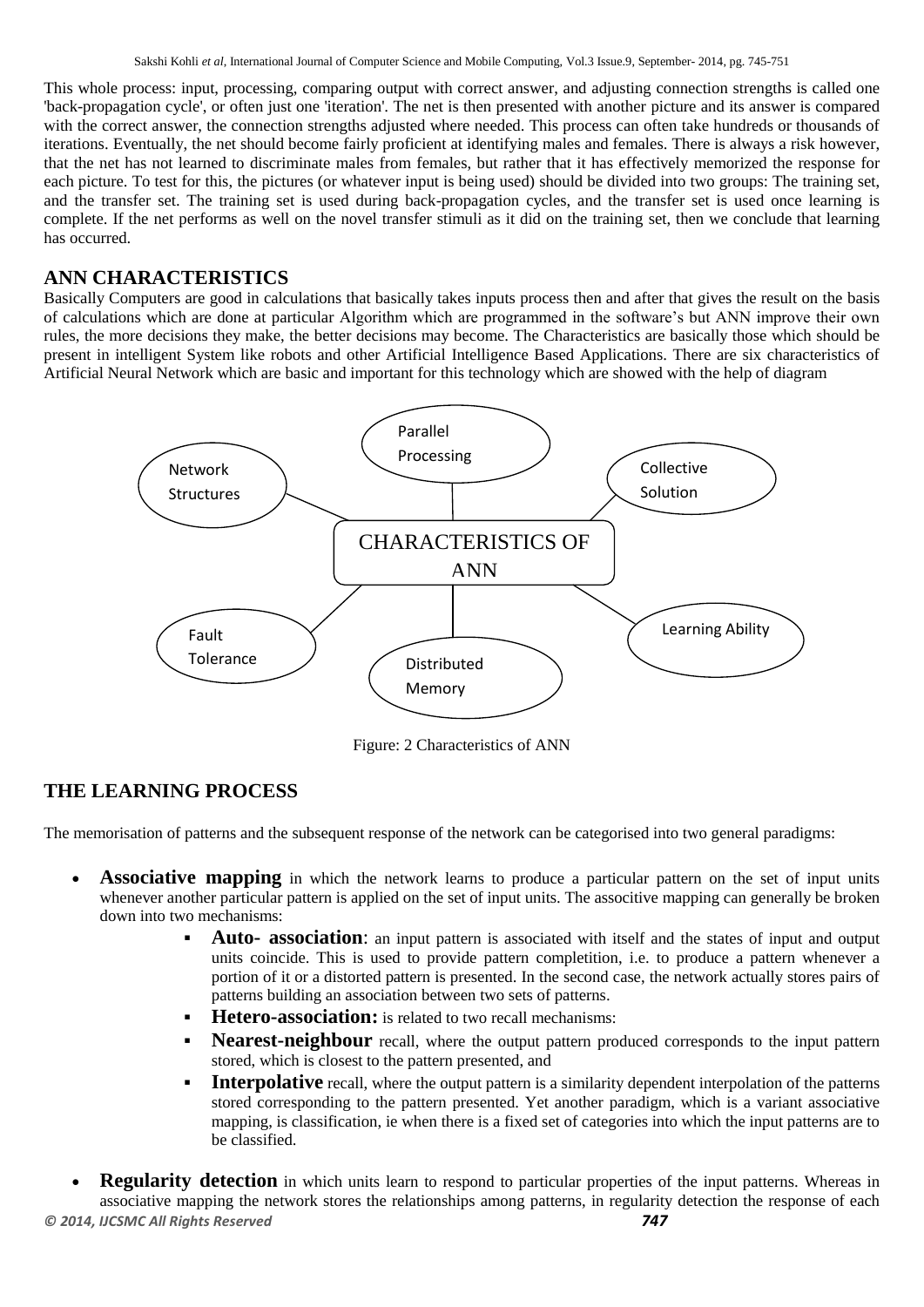unit has a particular 'meaning'. This type of learning mechanism is essential for feature discovery and knowledge representation.

Every neural network possesses knowledge which is contained in the values of the connections weights. Modifying the knowledge stored in the network as a function of experience implies a learning rule for changing the values of the weights



Figure : 3 The Leaning Process

#### **APPLICATIONS OF ANN**

- **Data Mining:** Discovery of meaningful patterns (knowledge) from large volumes of data.
- **Expert Systems:** A computer program for decision making that simulates thought process of a human expert.
- **Fuzzy Logic:** Theory of approximate reasoning.
- **Artificial Life:** Evolutionary Computation, Swarm Intelligence.
- **Artificial Immune System:** A computer program based on the biological immune system.
- **Medical:** Artificial Neural Networks (ANN) are currently a 'hot' research area in medicine and it is believed that they will receive extensive application to biomedical systems in the next few years. At the moment, the research is mostly on modelling parts of the human body and recognising diseases from various scans (e.g. cardiograms, CAT scans, ultrasonic scans, etc.).

Neural networks are ideal in recognising diseases using scans since there is no need to provide a specific algorithm on how to identify the disease. Neural networks learn by example so the details of how to recognise the disease are not needed. What is needed is a set of examples that are representative of all the variations of the disease. The quantity of examples is not as important as the 'quantity'. The examples need to be selected very carefully if the system is to perform reliably and efficiently.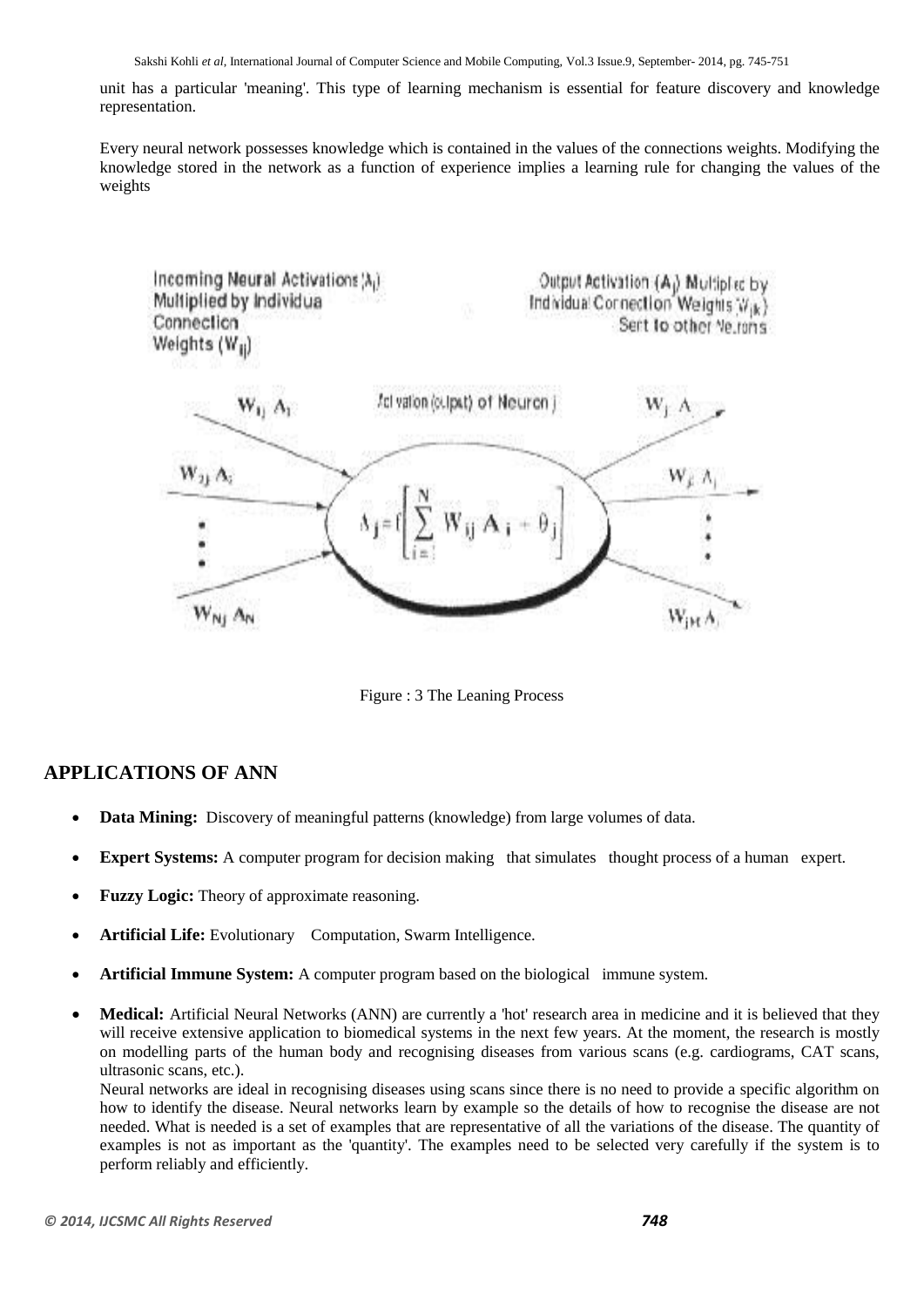Sakshi Kohli *et al*, International Journal of Computer Science and Mobile Computing, Vol.3 Issue.9, September- 2014, pg. 745-751

- **Computer Science:** Researchers in quest of artificial intelligence have created spin offs like dynamic programming, object oriented programming, symbolic programming, intelligent storage management systems and many more such tools. The primary goal of creating an artificial intelligence still remains a distant dream but people are getting an idea of the ultimate path, which could lead to it.
- **Aviation:** Airlines use expert systems in planes to monitor atmospheric conditions and system status. The plane can be put on autopilot once a course is set for the destination.
- **[Weather Forecast:](http://www.buzzle.com/articles/weather-forecast/)** Neural networks are used for predicting weather conditions. Previous data is fed to a neural network, which learns the pattern and uses that knowledge to predict weather patterns.
- **Neural Networks in business:** Business is a diverted field with several general areas of specialisation such as accounting or financial analysis. Almost any neural network application would fit into one business area or financial analysis.

There is some potential for using neural networks for business purposes, including resource allocation and scheduling. There is also a strong potential for using neural networks for database mining, that is, searching for patterns implicit within the explicitly stored information in databases. Most of the funded work in this area is classified as proprietary. Thus, it is not possible to report on the full extent of the work going on. Most work is applying neural networks, such as the Hopfield-Tank network for optimization and scheduling.

- **Marketing:** There is a marketing application which has been integrated with a neural network system. The Airline Marketing Tactician (a trademark abbreviated as AMT) is a computer system made of various intelligent technologies including expert systems. A feed forward neural network is integrated with the AMT and was trained using back-propagation to assist the marketing control of airline seat allocations. The adaptive neural approach was amenable to rule expression. Additionally, the application's environment changed rapidly and constantly, which required a continuously adaptive solution.
- **Credit Evaluation:** The HNC company, founded by Robert Hecht-Nielsen, has developed several neural network applications. One of them is the Credit Scoring system which increases the profitability of the existing model up to 27%. The HNC neural systems were also applied to mortgage screening. A neural network automated mortgage insurance under writing system was developed by the Nestor Company. This system was trained with 5048 applications of which 2597 were certified. The data related to property and borrower qualifications. In a conservative mode the system agreed on the under writers on 97% of the cases. In the liberal model the system agreed 84% of the cases. This is system run on an Apollo DN3000 and used 250K memory while processing a case file in approximately 1 sec.

# **ADVANTAGES**

1. **Adaptive learning:** An ability to learn how to do tasks based on the data given for training or initial experience.

2. **Self-Organisation:** An ANN can create its own organisation or representation of the information it receives during learning time.

3. **Real Time Operation:** ANN computations may be carried out in parallel, and special hardware devices are being designed and manufactured which take advantage of this capability.

4. **Pattern recognition:** is a powerful technique for harnessing the information in the data and generalizing about it. Neural nets learn to recognize the patterns which exist in the data set.

5. The system is developed through learning rather than programming.. Neural nets teach themselves the patterns in the data freeing the analyst for more interesting work.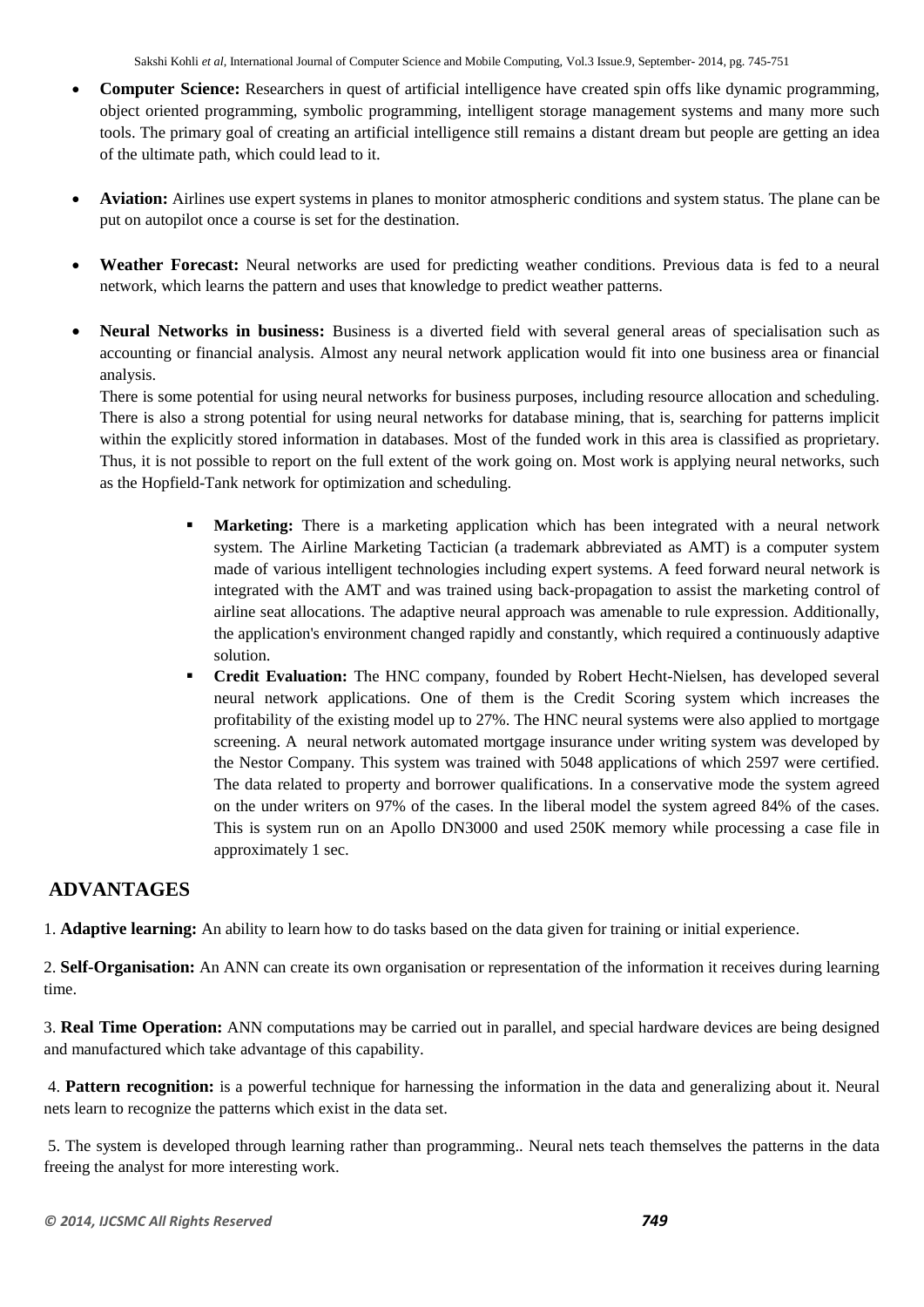Sakshi Kohli *et al*, International Journal of Computer Science and Mobile Computing, Vol.3 Issue.9, September- 2014, pg. 745-751

6. Neural networks are flexible in a changing environment. Although neural networks may take some time to learn a sudden drastic change they are excellent at adapting to constantly changing information.

7. Neural networks can build informative models whenever conventional approaches fail. Because neural networks can handle very complex interactions they can easily model data which is too difficult to model with traditional approaches such as inferential statistics or programming logic.

8. Performance of neural networks is at least as good as classical statistical modelling, and better on most problems. The neural networks build models that are more reflective of the structure of the data in significantly less time.

# **LIMITATIONS OF ANN**

In this technological era everything has Merits and some Demerits in others words there is a Limitation with every system which makes this ANN technology weak in some points. The various Limitations of ANN are:-

- 1) ANN is not a daily life general purpose problem solver.
- 2) There is no structured methodology available in ANN.
- 3) There is no single standardized paradigm for ANN development.
- 4) The Output Quality of an ANN may be unpredictable.
- 5) Many ANN Systems does not describe how they solve problems.
- 6) Black box Nature
- 7) Greater computational burden.
- 8) Proneness to over fitting.
- 9) Empirical nature of model development.

### **CONCLUSION**

The computing world has a lot to gain fron neural networks. Their ability to learn by example makes them very flexible and powerful. Furthermore there is no need to devise an algorithm in order to perform a specific task; i.e. there is no need to understand the internal mechanisms of that task. They are also very well suited for real time systems because of their fast response and computational times which are due to their parallel architecture.

Neural networks also contribute to other areas of research such as neurology and psychology. They are regularly used to model parts of living organisms and to investigate the internal mechanisms of the brain.

Perhaps the most exciting aspect of neural networks is the possibility that some day 'consious' networks might be produced. There are a number of scientists arguing that consciousness is a 'mechanical' property and that 'consious' neural networks are a realistic possibility.

ANNs provide an analytical alternative to conventional techniques which are often limited by strict assumptions of normality, linearity, variable independence etc. Because an ANN can capture many kinds of relationships it allows the user to quickly and relatively easily model phenomena which otherwise may have been very difficult or impossible to explain otherwise. Today, neural networks discussions are occurring everywhere

Finally, I would like to state that even though neural networks have a huge potential we will only get the best of them when they are integrated with computing, AI, fuzzy logic and related subjects.